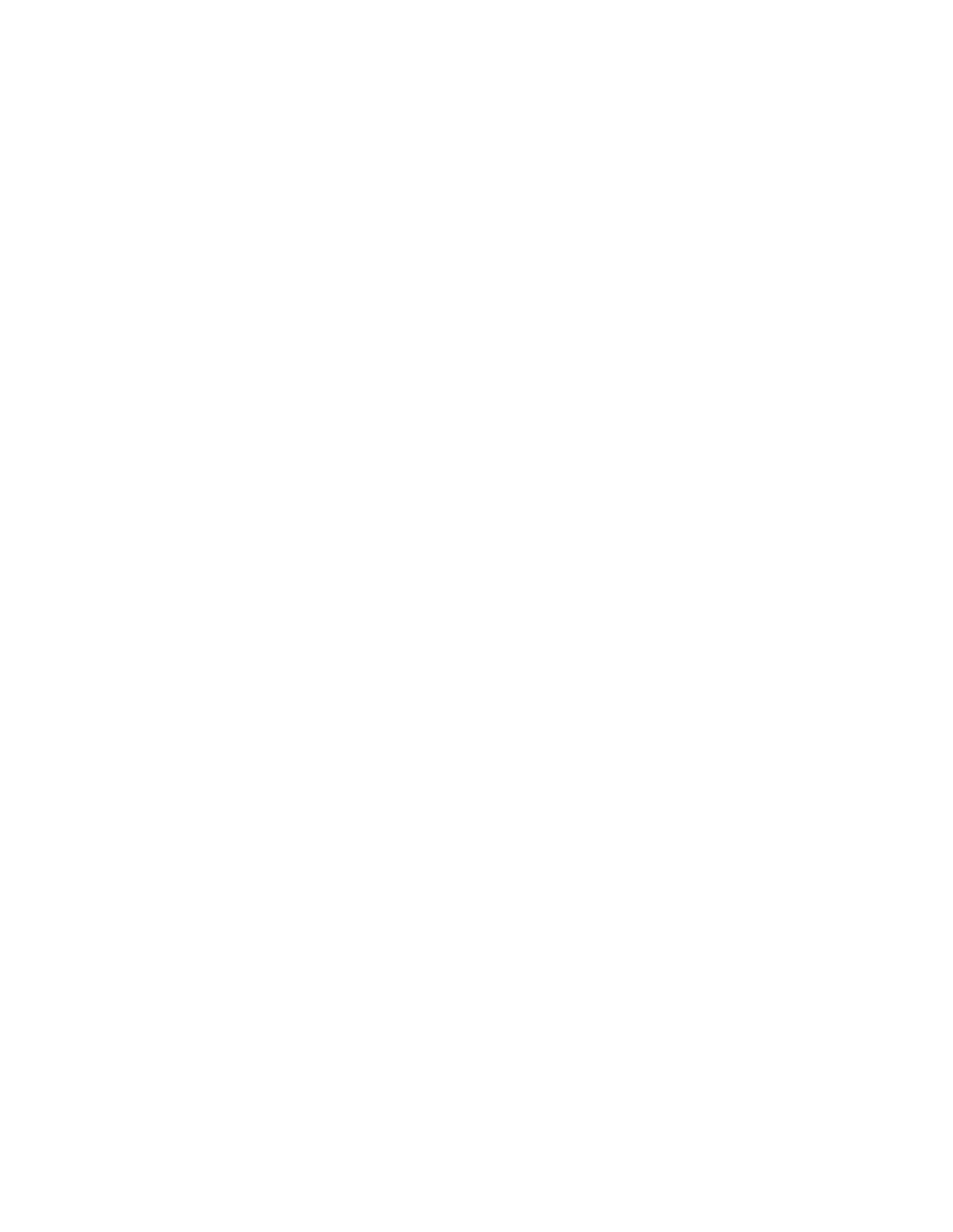# **Contents**

<span id="page-2-0"></span>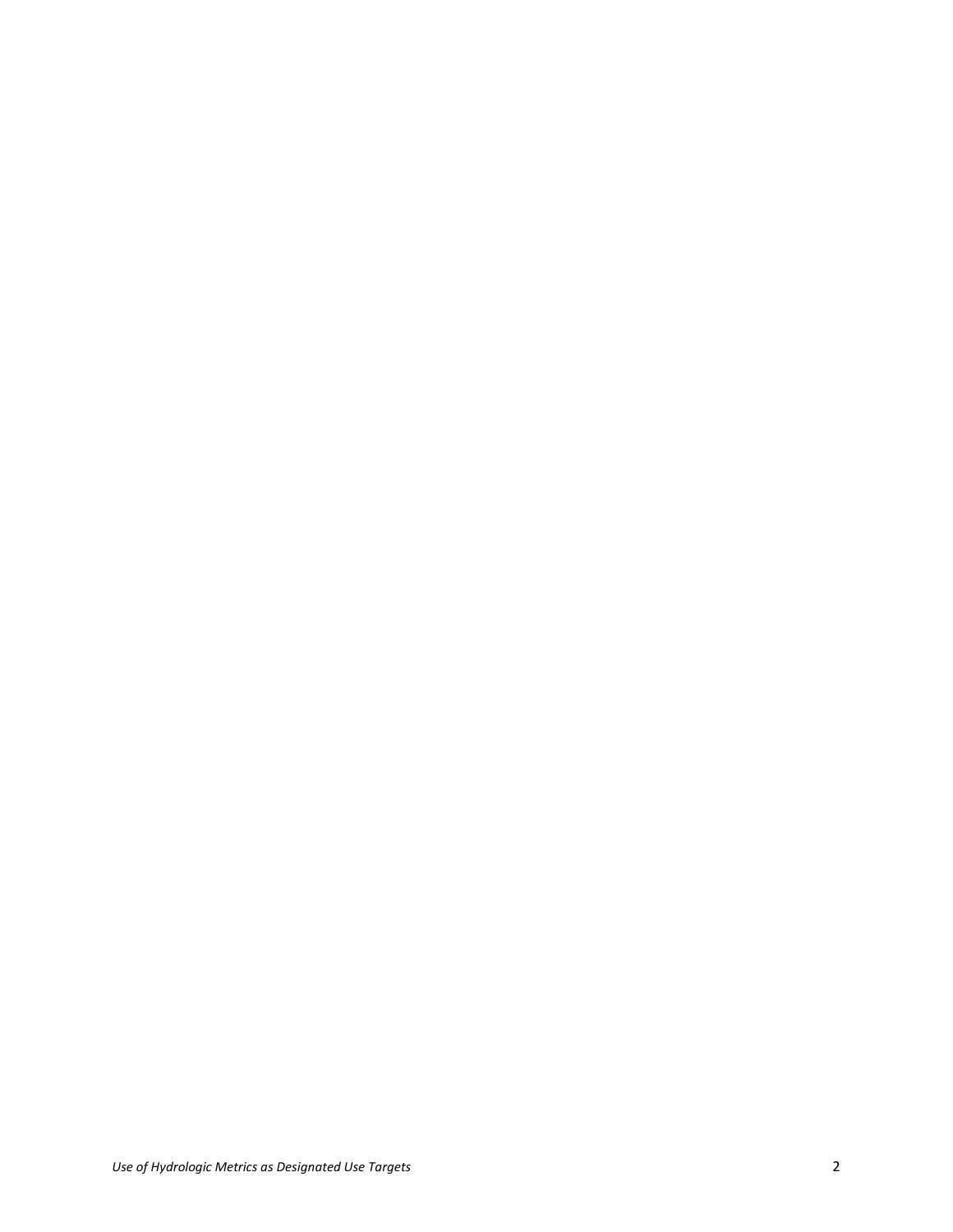# **Background**

The concept of using hydrologic metrics to estimate a biologic indicator provides an appealing option to describe whether a watershed will support salmon populations. Considering this, the Permit requires model calibration to reflect current hydrologic and biologic (B-IBI scores) conditions. The Permit further requires the use of a calibrated hydrologic model to calculate B-IBI scores for various future scenarios. However, the hydrologic model is calibrated to hydrologic metrics, not B-IBI scores.

The requirement to use hydrologic metrics to estimate biologic conditions poses a problem for modelers because there are stream and watershed conditions other than hydrologic regime influencing B-IBI scores. The main ones are channel substrate quality, elevated temperature and the presence of toxic pollutants in urban stormwater runoff. Also, subwatershed-scale pool-riffle sites having both flow data and B-IBI scores are extremely rare, making statistical analysis weak.

Simply put, streams with forested hydrology have higher B-IBI scores not only because of the channel hydrology, but also because stressors such as pollutants in urban runoff and lack of stream channel shade are less prevalent than in rural or urban streams.

If the watershed plan objective is to restore watershed hydrologic function to that of a forest as a prerequisite for supporting salmon habitat (B-IBI above high 30s), hydrologic metrics may be an appropriate tool for presenting model results.

### <span id="page-4-0"></span>**Purpose**

King County completed an analysis of flow and water quality targets for their WRIA 9 planning project (Horner, March 2013) summarizing available science on target metrics or indicators. The results of Horner's report for King County are summarized and discussed to lead to recommendations for hydrologic metric targets for Whipple Creek. Along with an evaluation of the King County work, there is an analysis of the complete set of Clark County sites for the purpose of finding reasonable hydrologic metrics to measure degree of designated use attainment for salmon habitat.

#### <span id="page-4-1"></span>**Indicator Ranges for Use Attainment**

Generally, B-IBI scores are broken into five categories describing very poor, poor, fair, good and excellent conditions. For Whipple Creek, the goal is to fully support designated uses, which implies a specific B-IBI score somewhere in the upper 30s or higher (of 50). Generally, a B-IBI score below about 25 to 28 is considered non-supporting.

In 2014, Ecology used B-IBI scores to list streams as not meeting narrative standards. The criteria were greater than 37 for fully supporting beneficial uses and less than 28 for non-supporting. Waters of concern were designated for scores of 28 to 37.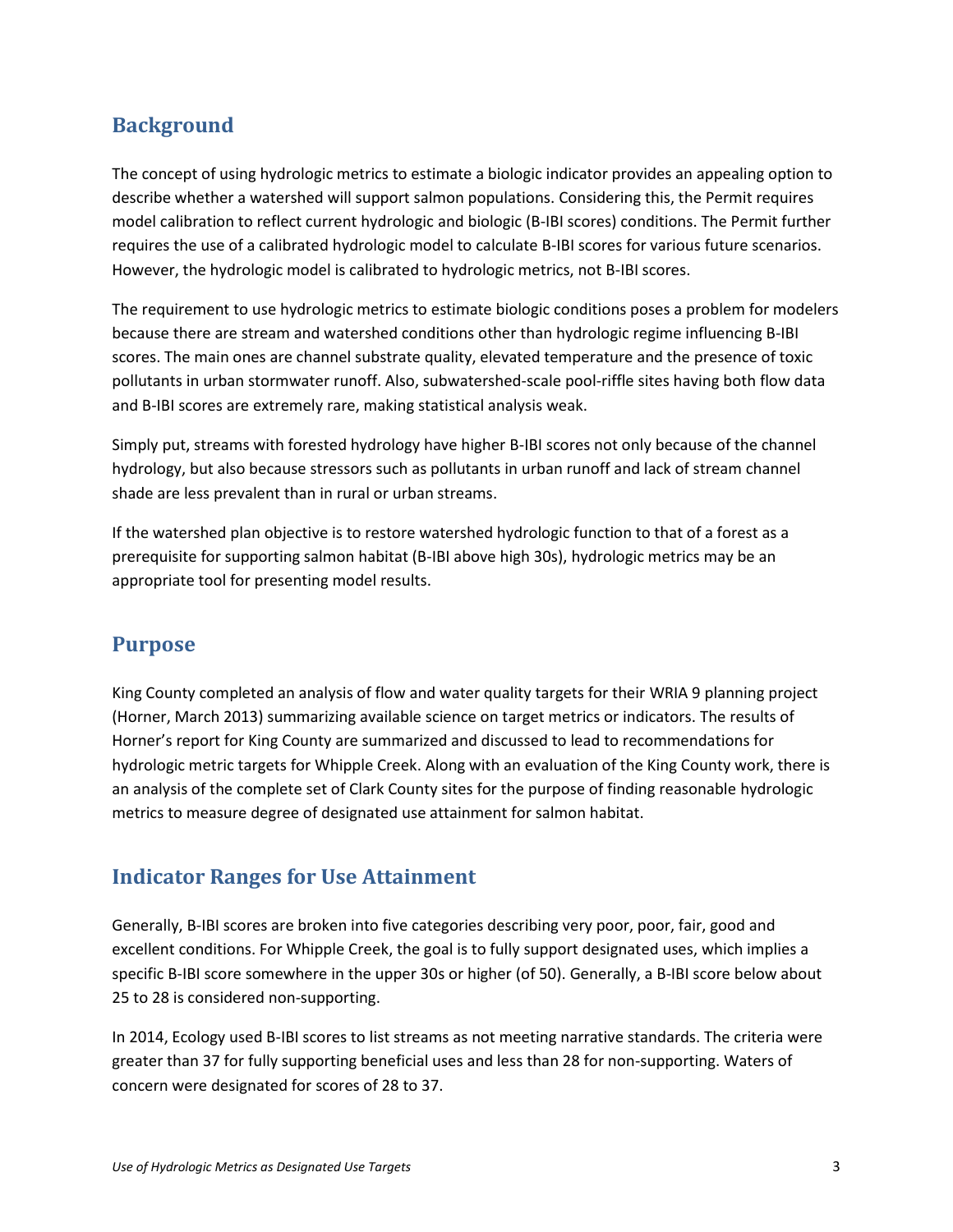For purposes of a watershed plan with a very long implementation period due to the ultimate goal of restoring watershed conditions to fully support salmon use, indicator ranges can be simplified to:

| Not supporting    | 303(d) listing criteria with hydrologic metrics associated with a B-IBI of        |  |  |
|-------------------|-----------------------------------------------------------------------------------|--|--|
|                   | approximately $<$ 25 -27                                                          |  |  |
| Partly supporting | 303(d) water body of concern criteria with hydrologic metrics associated with B-  |  |  |
|                   | IBI of approximately 26 -37                                                       |  |  |
| Fully supporting  | 303(d) fully supporting criteria with hydrologic metrics associated with B-IBI of |  |  |
|                   | approximately > 38                                                                |  |  |

# <span id="page-5-0"></span>**Possible Hydrologic Metrics for Whipple Creek Use Attainment**

Three hydrologic metrics emerge as likely candidates for assessing strategy success at restoring the beneficial use of salmon habitat.

- High Pulse Count
- High Pulse Range
- TQmean

Each is briefly discussed.

## <span id="page-5-1"></span>**High Pulse Count**

King County recognized high pulse count as one of the more useful metrics for calculating the B-IBI indicator. Horner found that sites having HPCs between 3 and 7 generally supported salmon use (B-IBI greater than 35). The report also found that very low B-IBI scores (< 16 ) were associated with HPCs above 15. B-IBI scores above 25 were associated with HPCs less than 11.

King County published a regression equation for HPC and BIBI on page 17 in the stormwater retrofit analysis for Juanita Creek report (August 2012).

Clark County data showed increasing B-IBI with lower HPC, making it a viable indicator based on local data and the Puget Sound results.

| Non supporting | Partially supporting | <b>Fully Supporting</b> |
|----------------|----------------------|-------------------------|
|                |                      |                         |
| >11            | 8-11                 |                         |

#### <span id="page-5-2"></span>**High Pulse Range**

High pulse range was the second metric used by King County to estimate B-IBI. A high pulse range of 90 to 110 was associated with B-IBI scores greater than 35. B-IBI scores less than 16 were associated with HPRs greater than 200. While B-IBI scores between 25 and 38 were associated with HPRs between 175 and 100.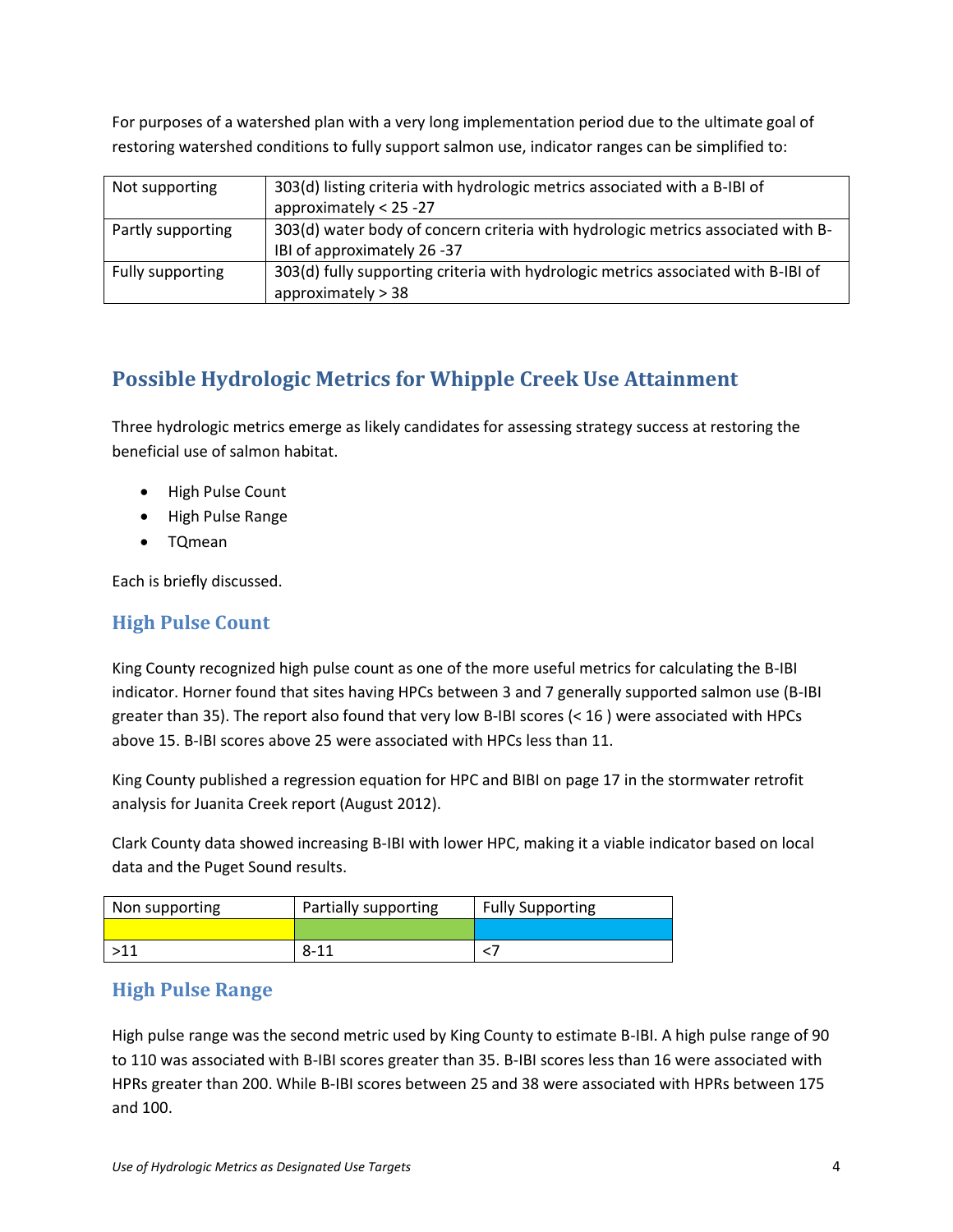King County published a regression equation for HPR and B-IBI on page 17 in the stormwater retrofit analysis for Juanita Creek report (August 2012).

Clark County data for HPR showed a very poor correlation between B-IBI and the metric, suggesting it not be used for real world B-IBI estimation. However, it could be useful for presenting model results.

| Non supporting | Partially supporting | <b>Fully Supporting</b> |
|----------------|----------------------|-------------------------|
|                |                      |                         |
| >150           | 100-150              | $<$ 100 $\,$            |

#### <span id="page-6-0"></span>**TQmean**

The Puget Sound analysis identified TQmean as a useful metric for calculating the B-IBI indicator. Evaluation of Clark County data for basins similar to Whipple Creek found a strong correlation.

King County published a regression equation for TQmean and B-IBI on page 17 in the stormwater retrofit analysis for Juanita Creek report (August 2012).

Clark County data suggest that a TQmean of about 0.25 to 0.27 is equivalent to the threshold for nonsupporting streams and that about 0.37 is the lower threshold for fully supporting.

| Non supporting | Partially supporting | <b>Fully Supporting</b> |
|----------------|----------------------|-------------------------|
|                |                      |                         |
| 10-27 percent  | 28-37 percent        | >37 percent             |

# <span id="page-6-1"></span>**Recommendations**

The lack of precision in calculating B-IBI scores from hydrologic metrics suggests the approach is flawed and can introduce error. However, the Permit does require the use of B-IBI to demonstrate designated use attainment. The model output should be converted to B-IBI scores for TQmean, HPC and perhaps HPR. This is required to satisfy the Permit need for the biological indicator and to present hydrologic metrics in a common language for biological integrity. Use King County's Juanita Creek work (August 2012) for to calculate HPC and HPR.

The Whipple Creek report should also show model output as the actual hydrologic metrics because the analytical tool is a hydrologic model and the targeted stressor is excess flows. Horner (2013) provides a good basis for directly using hydrologic metrics and use attainment indicators.

The significant hydrologic modification of Whipple Creek watershed compared to a forested watershed suggest that the goal of fully supported salmon habitat is unattainable within any realistic time frame. The lack of precision in modeling introduces additional difficulties in accurately predicting use attainment. Because of this discrepancy between the reality of Whipple Creek watershed conditions and the NPDES Permit plan objectives, the model results should be described as fully supporting, partly supporting and not supporting.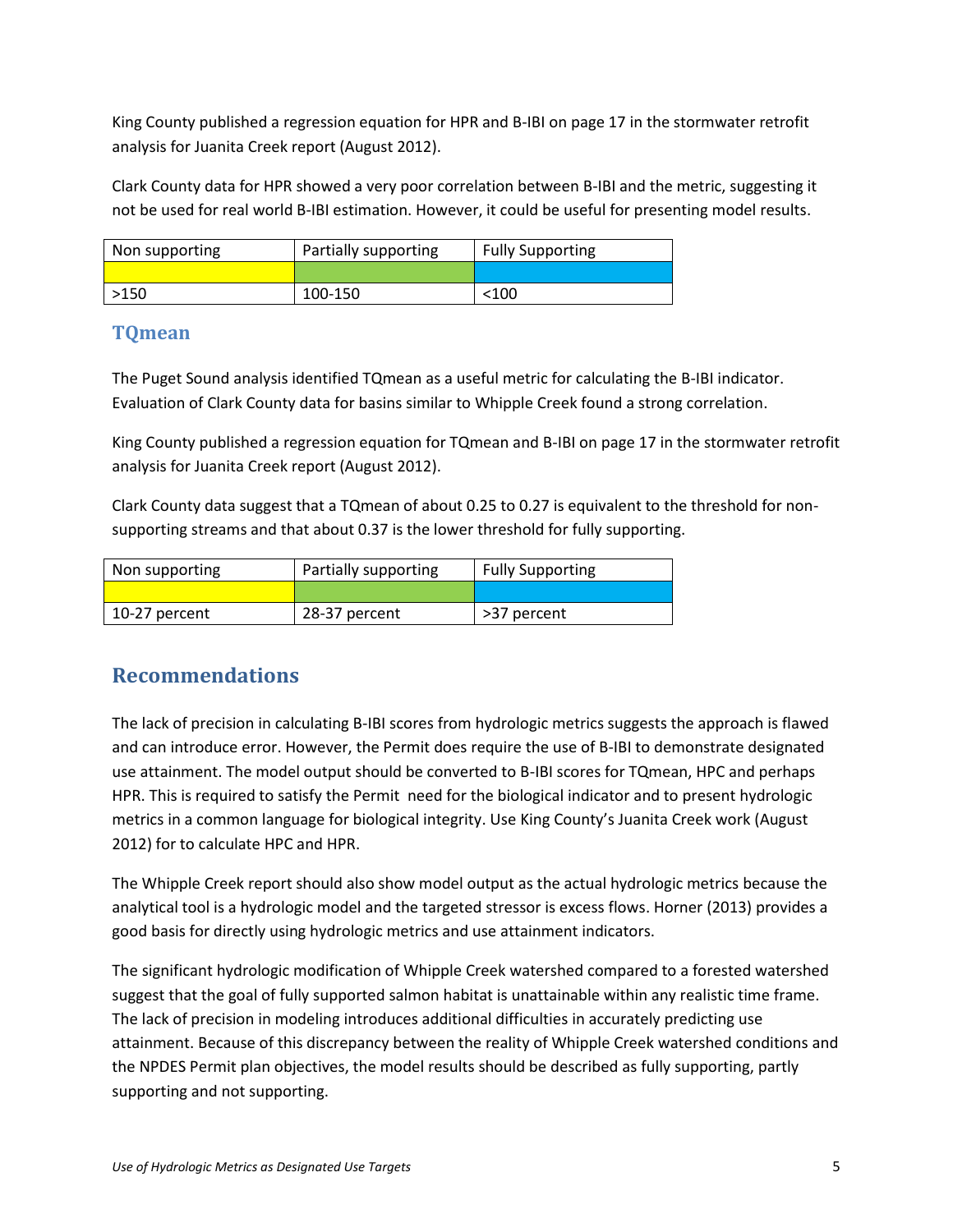Furthermore, the variability in hydrologic model metric and B-IBI regressions suggest presenting a gradational change between salmon habitat support categories; not supporting shades into partially supporting and partly supporting shades into fully supporting as a means to present relative strategy effectiveness in the context of making the best use of limited restoration resources.

<span id="page-7-0"></span>

Non supporting Partially Supporting Fully Supporting